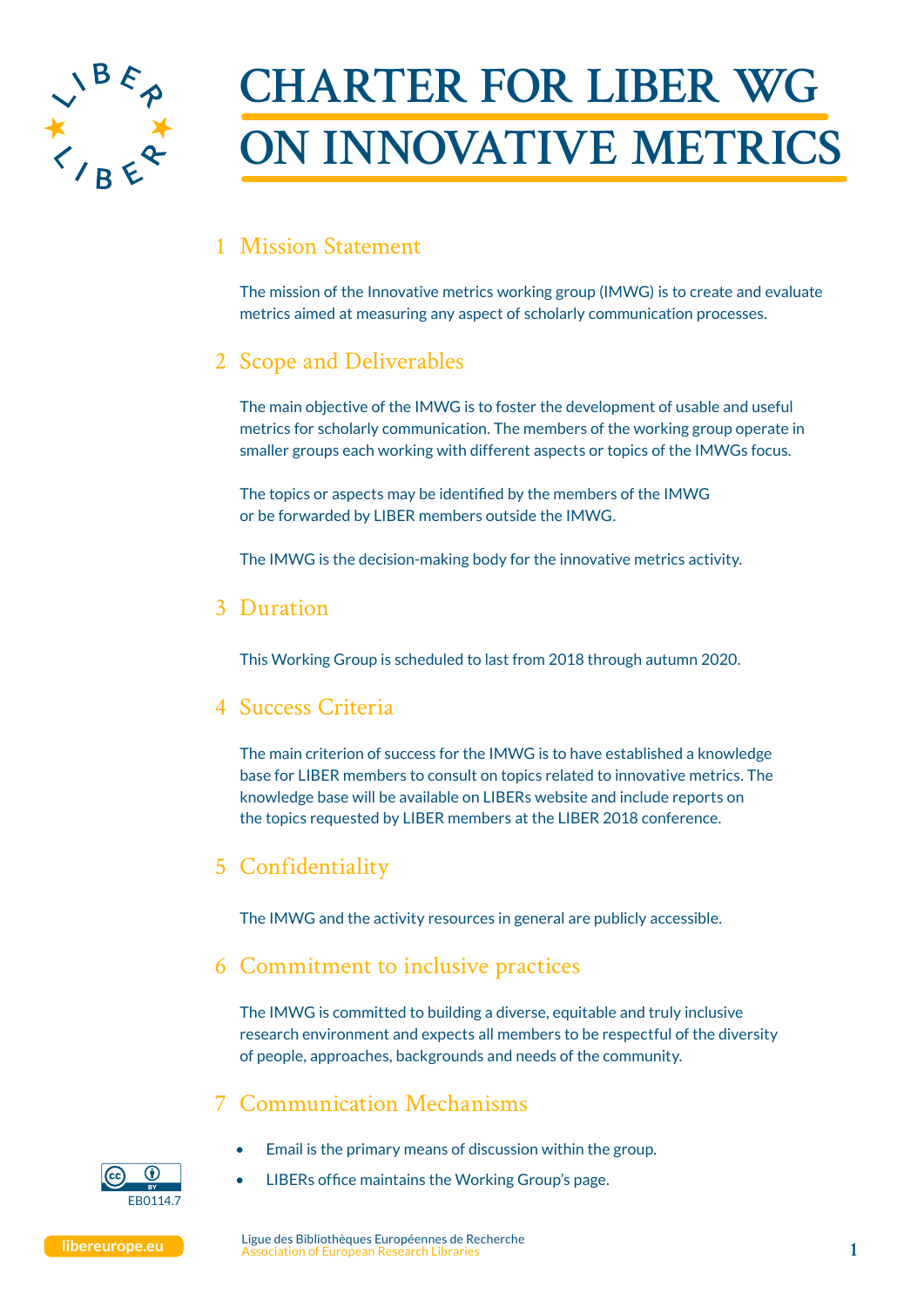

- 3-4 skype meetings are arranged every year.
- Face to face meetings will be arranged at least once a year adjacent to the annual LIBER conference.

## 8 Voting Mechanisms

The group works through consensus. In the event of failure to achieve consensus, the group may resort to a vote. All group participants in good standing are allowed to vote.

## 9 Participation

Participation on an ongoing basis implies a serious commitment to the Working Group charter, including: attending most meetings of the Working Group.

- providing deliverables or drafts of deliverables in a timely fashion.
- being familiar with the relevant documents of the Working Group, including minutes of past meetings.
- following discussions on relevant mailing list(s).

When the Chair and co-chair agree, the Chair may declare a participant in bad standing. If there is disagreement between the Chair and the co-chair about standing, the Director determines the participant's standing.

A participant may be declared in bad standing in any of the following circumstances:

- the individual has missed more than two of the last three skype meetings
- the individual has missed more than two of the last three face-to-face
- the individual has not provided deliverables in a timely fashion twice in sequence.
- the individual contravenes the commitment to inclusive practices.

The above criteria may be relaxed if the Chair and Co-Chair agree that doing so will not set back the Working Group.

When a participant risks losing good standing, the Chair and Co-Chair contact must discuss the matter with the participant before declaring the participant in bad standing. Failure to reply from the part of the participant within reasonable time enables the Chair to declare the bad standing of the participant.

The Chair declares a participant in bad standing by informing the participant and the working group of the decision. Complaints over the chairs decision in these matters must be forwarded to LIBERs director. In order for a participant to regain good standing, the participant must meet the participation requirements for two consecutive meetings. The Chair must inform the working group of any change in standing.